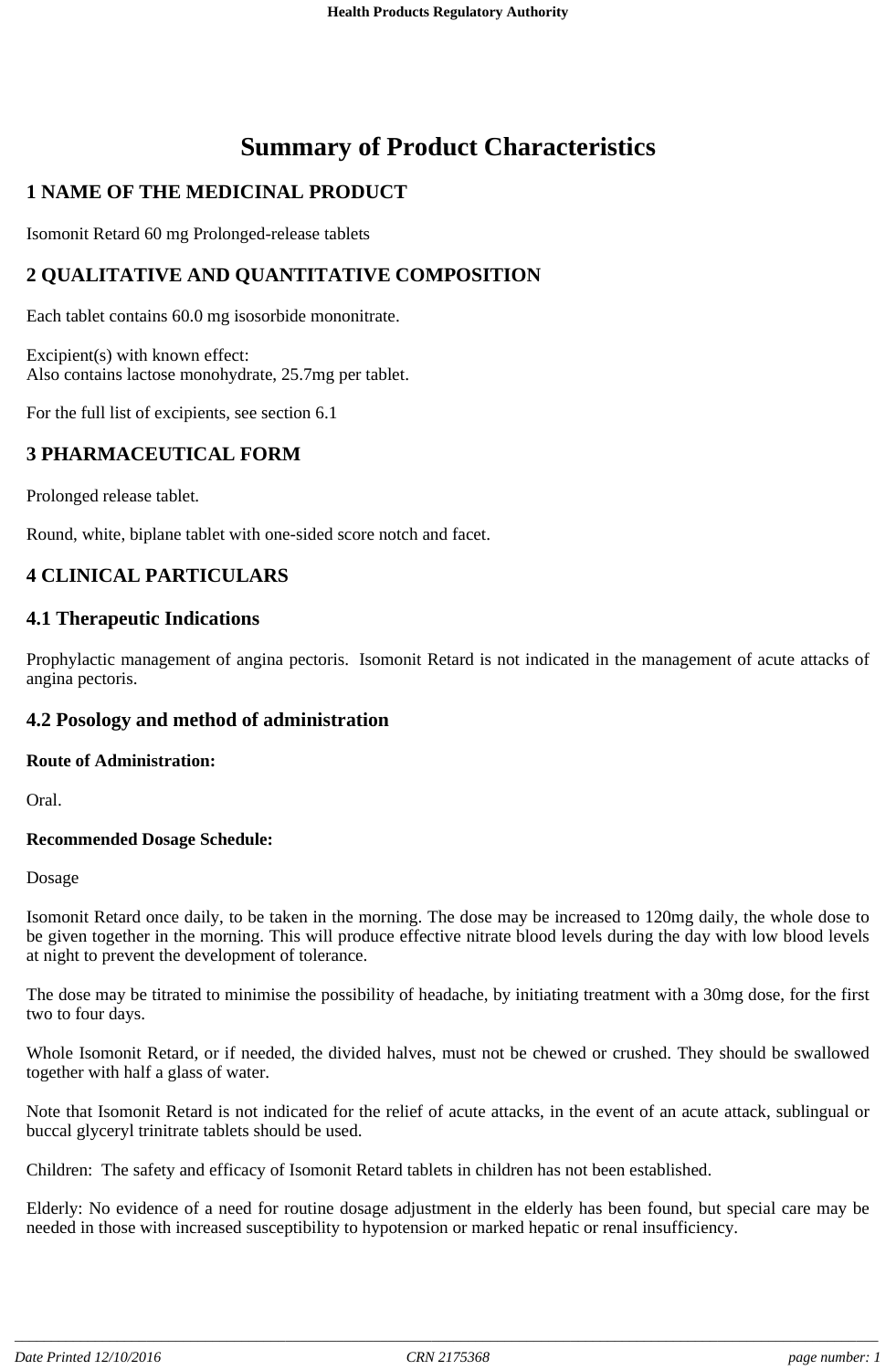An additional anti-anginal effect has been achieved when Isomonit Retard has been used in combination with betablockers.

The matrix of the tablets is insoluble but disintegrates when the active substance is released. Occasionally, the matrix may pass through the gastrointestinal tract without disintegrating and may be visible in the stool but this does not indicate that the drug has a reduced effect.

## **4.3 Contraindications**

Hypersensitivity to the active substance, to nitrates or to any of the excipients listed in section 6.1

Patients treated with Isomonit Retard must not be given Phosphodiesterase Type 5 (PDE-5) inhibitors e.g. sildenafil

Isomonit Retard tablets should not be used in patients with acute myocardial infarction with low filling pressure, marked anaemia, head trauma, cerebral haemorrhage, severe hypotension or hypovolaemia, constrictive cardiomyopathy and pericarditis

Use in patients with severe cerebrovascular insufficiency is contraindicated.

#### **4.4 Special warnings and precautions for use**

Isomonit contains lactose monohydrate.

Patients with the rare hereditary galactose intolerance, lactase deficiency or glucose-galactose malabsorption should not take Isomonit Retard.

Isosorbide mononitrate should be used with caution in patients suffering from hypothyroidism, hypothermia, malnutrition, severe renal or liver disease.

Nitrates may give rise to symptoms of collapse after the first dose in patients with labile circulation. These symptoms can largely be avoided if the treatment is started with a 30mg dose.

#### **Cardiac and vascular disorders**

In cases of recent myocardial infarction or acute heart failure, isosorbide mononitrate should only be used cautiously under strict medical surveillance and/or hemodynamic monitoring. **More severe cases are contraindicated, see section 4.3.**

Other special warnings and precautions with Isosorbide mononitrate: Hypertrophic obstructive cardiomyopathy, severe cerebral sclerosis.

#### **Treatment discontinuation**

When transferring the patient on long-term therapy to another form of medication, isosorbide mononitrate should be gradually withdrawn and overlapping treatment should be started to avoid the risk of angina pectoris.

The safety and efficacy of Isosorbide mononitrate has not been established in children.

## **4.5 Interaction with other medicinal products and other forms of interaction**

#### **Interactions resulting in a contraindication**

Phosphodiesterase Type 5 Inhibitors (e.g. **sildenafil)**

Concomitant administration of isosorbide mononitrate and Phosphodiesterase Type 5 Inhibitors can potentiate the vasodilatory effect of isosorbide mononitrate with the potential results of serious side effects such as syncope or myocardial infarction. Therefore, Isomonit Retard and Phosphodiesterase Type 5 Inhibitors (e.g. sildenafil) must not be given concomitantly.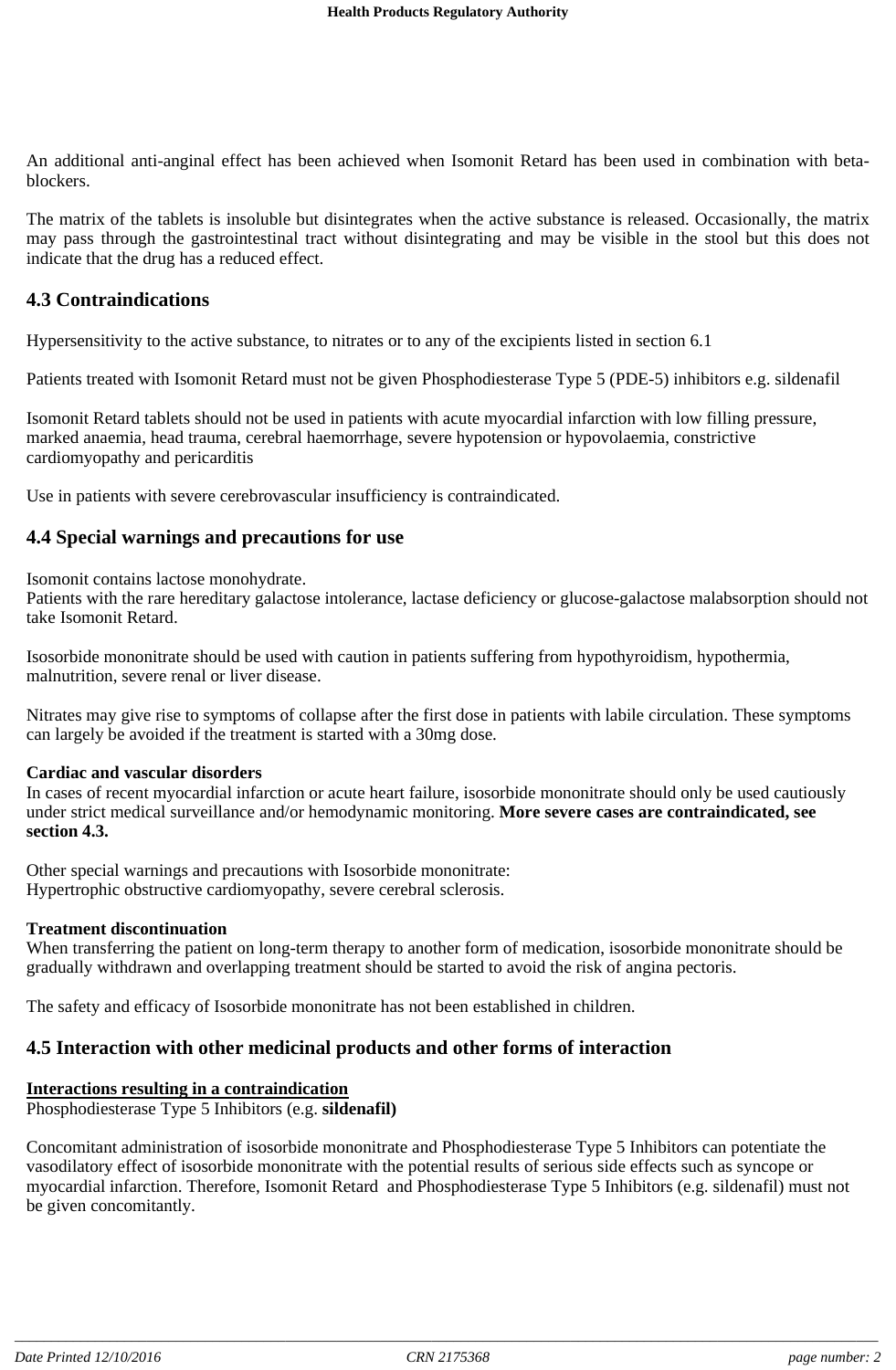#### **Interactions to be considered**

Some of the effects of alcohol and other vasodilators may be potentiated by this agent.

#### **Antihypertensive drugs**

Concurrent intake of other vasodilators, antihypertensives, ACE inhibitors, beta-blockers, calcium antagonists, and diuretics can increase the antihypertensive effect of Isomonit Retard.

#### **Dihydroergotamine**

Concurrent administration of isosorbide mononitrate with dihydroergotamine may increase the bioavailability of dihydroergotamine. This warrants special attention in patients with coronary artery disease, because dihydroergotamine antagonizes the effect of nitrates and may lead to coronary vasoconstriction.

#### **Non-steroidal anti-inflammatory drugs (NSAIDs)**

The possibility that acetylsalicylic acid and NSAIDs might diminish the therapeutic response to isosorbide mononitrate cannot be excluded.

#### **4.6 Fertility, pregnancy and lactation**

The safety and efficacy of Isomonit Retard during pregnancy or lactation has not been established.

Isomonit Retard tablets should not be used during pregnancy or lactation unless considered essential by the physician.

#### **Pregnancy**

There is a limited amount of data from the use of isosorbide-5-mononitrate in pregnant patients. Limited animal studies do not indicate direct or indirect harmful effects with respect to reproductive toxicity. Isosorbide mononitrate should be given to a pregnant woman only if clearly needed and the benefit outweighs the risk.

#### **Breast-feeding**

It is not known whether isosorbide mononitrate is secreted in human milk. The benefits for the mother must be weighed against the risks for the child.

#### **Fertility**

There is no data available on the effect of isosorbide-5-mononitrate on fertility in humans.

## **4.7 Effects on ability to drive and use machines**

Patients may develop dizziness when first using Isomonit Retard. Patients should be advised to determine how they react to Isomonit Retard before they drive or operate machinery.

## **4.8 Undesirable effects**

Most of the adverse reactions are pharmacodynamically mediated and dose dependent. Headache may occur when treatment is initiated, but usually disappears during continued treatment. Hypotension, with symptoms such as dizziness and nausea with syncope in isolated cases, has occasionally been reported. These symptoms generally disappear during continued treatment.

The following definitions of frequencies are used: Very common ( $\geq 1/10$ ), Common ( $\geq 1/100$  to <1/10), Uncommon ( $\geq 1/1,000$  to <1/100), Rare ( $\geq 1/10,000$  to <1/1,000), Very rare (<1/10,000), not known (cannot be estimated from the available data).

| <b>Cardiac and vascular disorders</b> |                          |
|---------------------------------------|--------------------------|
| Common:                               | Hypotension, tachycardia |
|                                       |                          |
| <b>Gastrointestinal disorders</b>     |                          |
| Common:                               | nausea                   |

*Uncommon:* vomiting, diarrhoea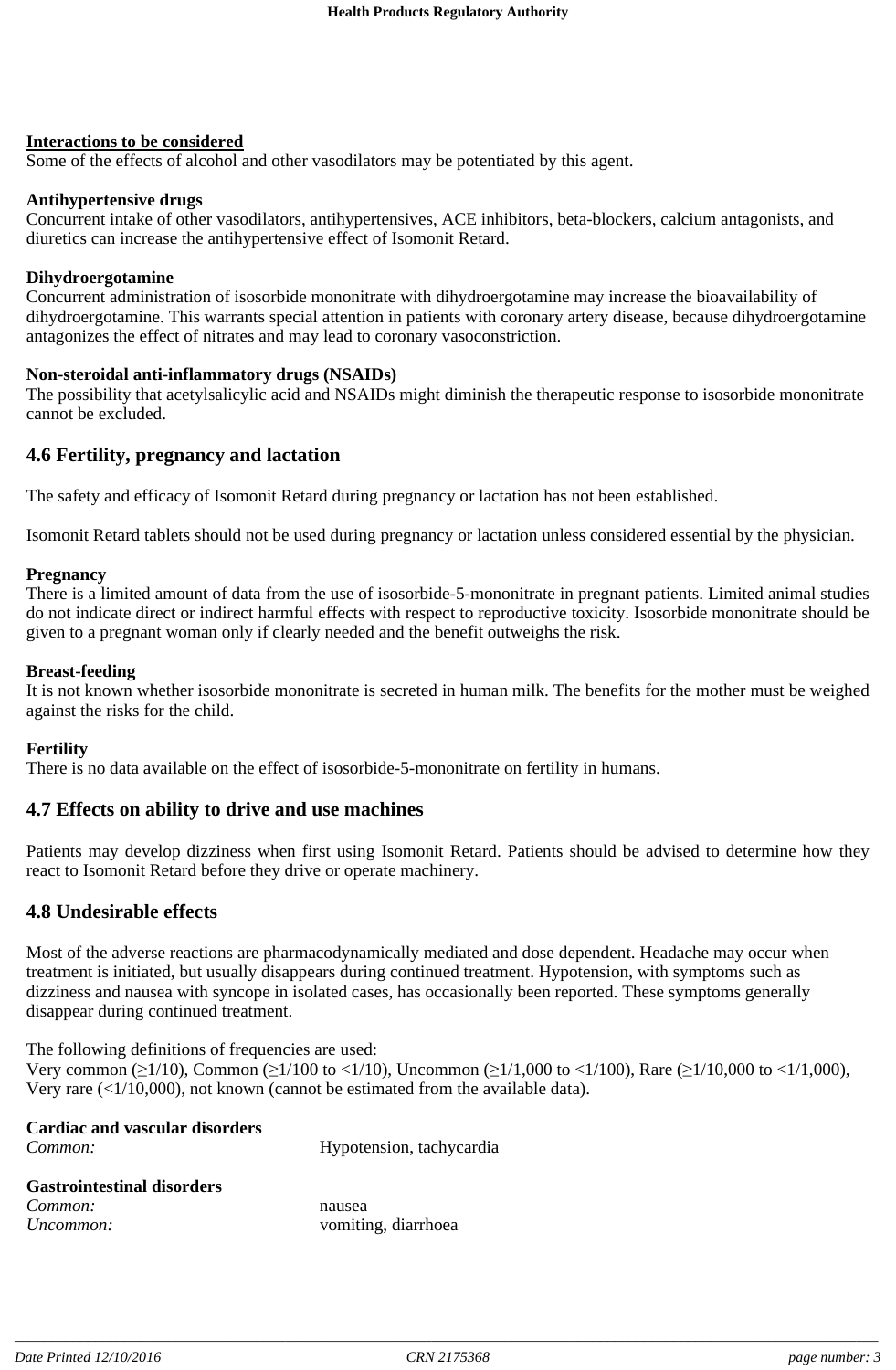| <b>Nervous system disorders</b> |                     |
|---------------------------------|---------------------|
| Common:                         | headache, dizziness |
| Rare:                           | fainting            |

**Skin and subcutaneous tissue disorders** *Rare:* rash, pruritus

**Musculosketal and connective tissue disorders** *Very rare:* myalgia

#### Reporting of suspected adverse reactions

Reporting suspected adverse reactions after authorisation of the medicinal product is important. It allows continued monitoring of the benefit/risk balance of the medicinal product. Healthcare professionals are asked to report any suspected adverse reactions via; HPRA Pharmacovigilance, Earlsfort Terrace, IRL - Dublin 2; Tel: +353 1 6764971; Fax: +353 1 6762517. Website: www.hpra.ie; e-mail: medsafety@hpra.ie.

## **4.9 Overdose**

#### **Symptoms**

Pulsing headache. More serious symptoms are excitation, flushing, cold perspiration, nausea, vomiting, vertigo, syncope, tachycardia and a fall in blood pressure.

Excessive dosage of all nitrates may, on rare occasions, provoke methemoglobinemia

#### **Management**

Overdosage should be treated symptomatically.

Induction of emesis, activated charcoal. In case of pronounced hypotension, the patients should first be placed in the supine position with legs raised. If necessary intravenous fluids should be administered.

## **5 PHARMACOLOGICAL PROPERTIES**

## **5.1 Pharmacodynamic properties**

ATC CODE: C01D A14

Pharmacotherapeutic group: Vasodilator used in cardiac diseases

The principal pharmacological action of isosorbide mononitrate, an active metabolite of isosorbide dinitrate, is relaxation of vascular smooth muscle, producing vasodilation of both arteries and veins with the latter effect predominating. The effect of the treatment is dependent on the dose. Low plasma concentrations lead to venous dilatation, resulting in peripheral pooling of blood, decreased venous return and reduction in left ventricular enddiastolic pressure (preload). High plasma concentrations also dilate the arteries, reducing systemic vascular resistance and arterial pressure leading to a reduction in cardiac afterload. Isosorbide mononitrate may also have a direct dilatory effect on the coronary arteries. By reducing the end-diastolic pressure and volume, the preparation lowers the intramural pressure, thereby leading to an improvement in the subendocardial blood flow.

The net effect when administering isosorbide mononitrate is, therefore, a reduced workload of the heart and an improved oxygen supply/demand balance in the myocardium.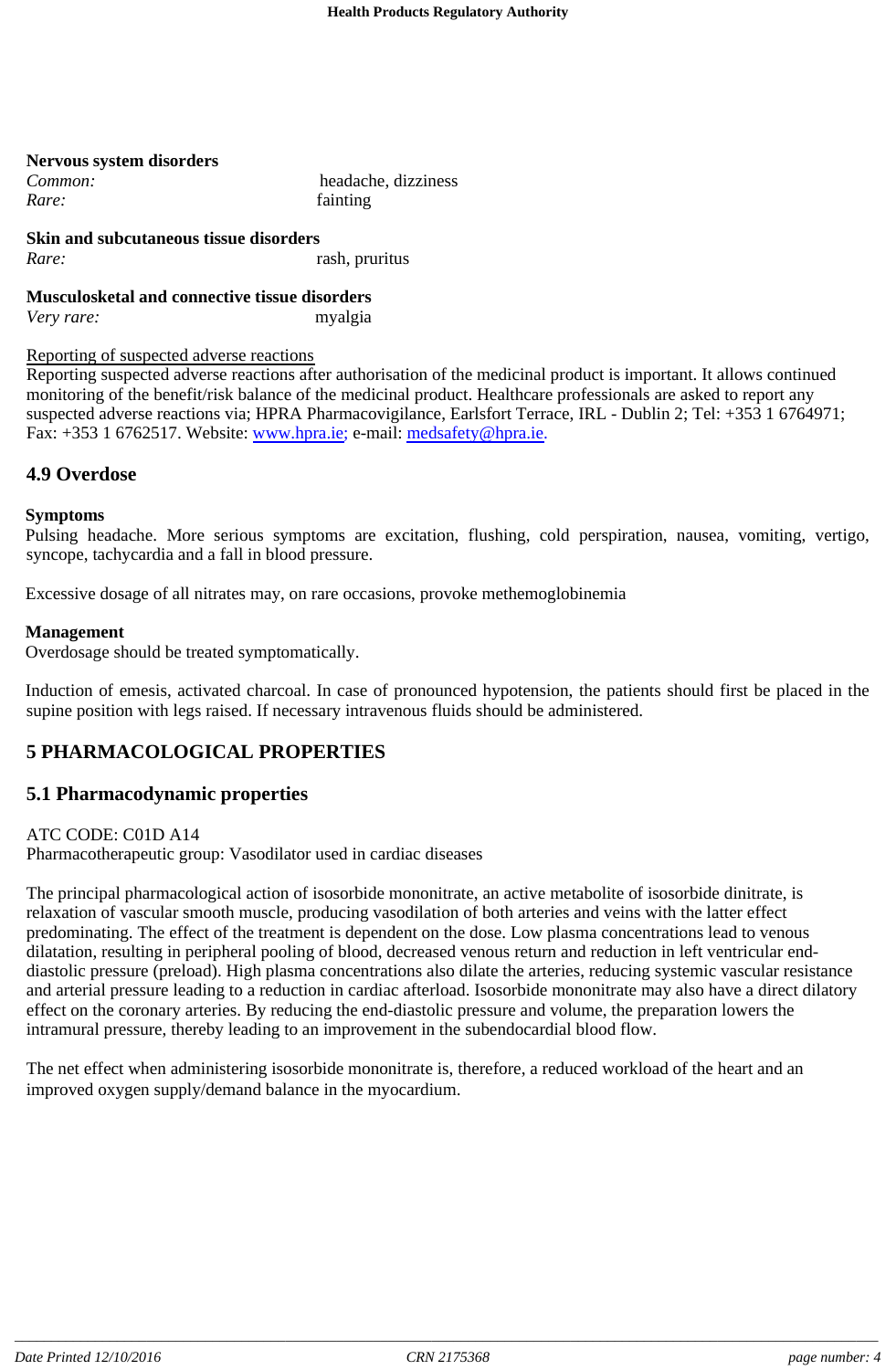## **5.2 Pharmacokinetic properties**

Isosorbide Mononitrate is a prolonged release formulation. The active substance is released independently of pH over a ten hour period. Compared to ordinary tablets the absorption phase is prolonged and the duration of effect is extended.

Isosorbide mononitrate is completely absorbed and is not metabolised during the first passage through the liver. This reduces the intra- and inter-individual variations in plasma levels and leads to predictable and reproducible clinical effects.

The elimination half-life of isosorbide mononitrate is around 5 hours. The plasma protein binding is less than 5%. The volume of distribution for isosorbide mononitrate is about 0.6l/kg and total clearance around 115ml/minute. Elimination is primarily by denitration and conjugation in the liver. The metabolites are excreted mainly via the kidneys. Only about 2% of the dose given is excreted intact via the kidneys.

Impaired liver or kidney function has no major influence on the pharmacokinetic properties.

The extent of bioavailability of isosorbide mononitrate prolonged release tablets is about 90% compared to immediate release tablets. Absorption is not significantly affected by food intake and there is no accumulation during steady state. Isosorbide mononitrate prolonged release tablets exhibits dose proportional kinetics up to 120mg. After repeated peroral administration with 60mg once daily, maximal plasma concentration (around 3000 nmol/l) is achieved after around 4 hours. The plasma concentration then gradually falls to under 500 nmol/l at the end of the dosage interval (24 hours after dose intake).

In placebo-controlled studies, isosorbide mononitrate once daily has been shown to effectively control angina pectoris both in terms of exercise capacity and symptoms, and also in reducing signs of myocardial ischaemia. The duration of the effect is at least 12 hours, at this point the plasma concentration is at the same level as at around 1 hour after dose intake (around 1300 mmol/l).

Isosorbide mononitrate is effective as monotherapy as well as in combination with chronic beta-blocker therapy and calcium antagonists.

The clinical effects of nitrates may be attenuated during repeated administration owing to high and/or even plasma levels. This can be avoided by allowing low plasma levels for a certain period of the dosage intervals. Isosorbide mononitrate prolonged release tablets, when administered once daily in the morning, produces a plasma profile of high levels during the day and low levels during the night. With isosorbide mononitrate prolonged release tablets 60mg or 120mg once daily, no development of tolerance with respect to anti-anginal effect has been observed. Rebound phenomenon, between doses as described with intermittent nitrate patch therapy, has not been seen with isosorbide mononitrate prolonged release tablets.

## **5.3 Preclinical safety data**

The accessible data indicate that isosorbide mononitrate has expected pharmacodynamic properties of an organic nitrate ester, has simple pharmacokinetic properties and is devoid of toxic, mutagenic or oncogenic effects. This indicates that the substance can be used clinically with sufficient safety, and this conclusion is supported by the data form the clinical use of isosorbide mononitrate which has shown that the substance is well tolerated in humans.

## **6 PHARMACEUTICAL PARTICULARS**

## **6.1 List of excipients**

Lactose monohydrate Hypromellose Colloidal anhydrous silica Povidone 25000